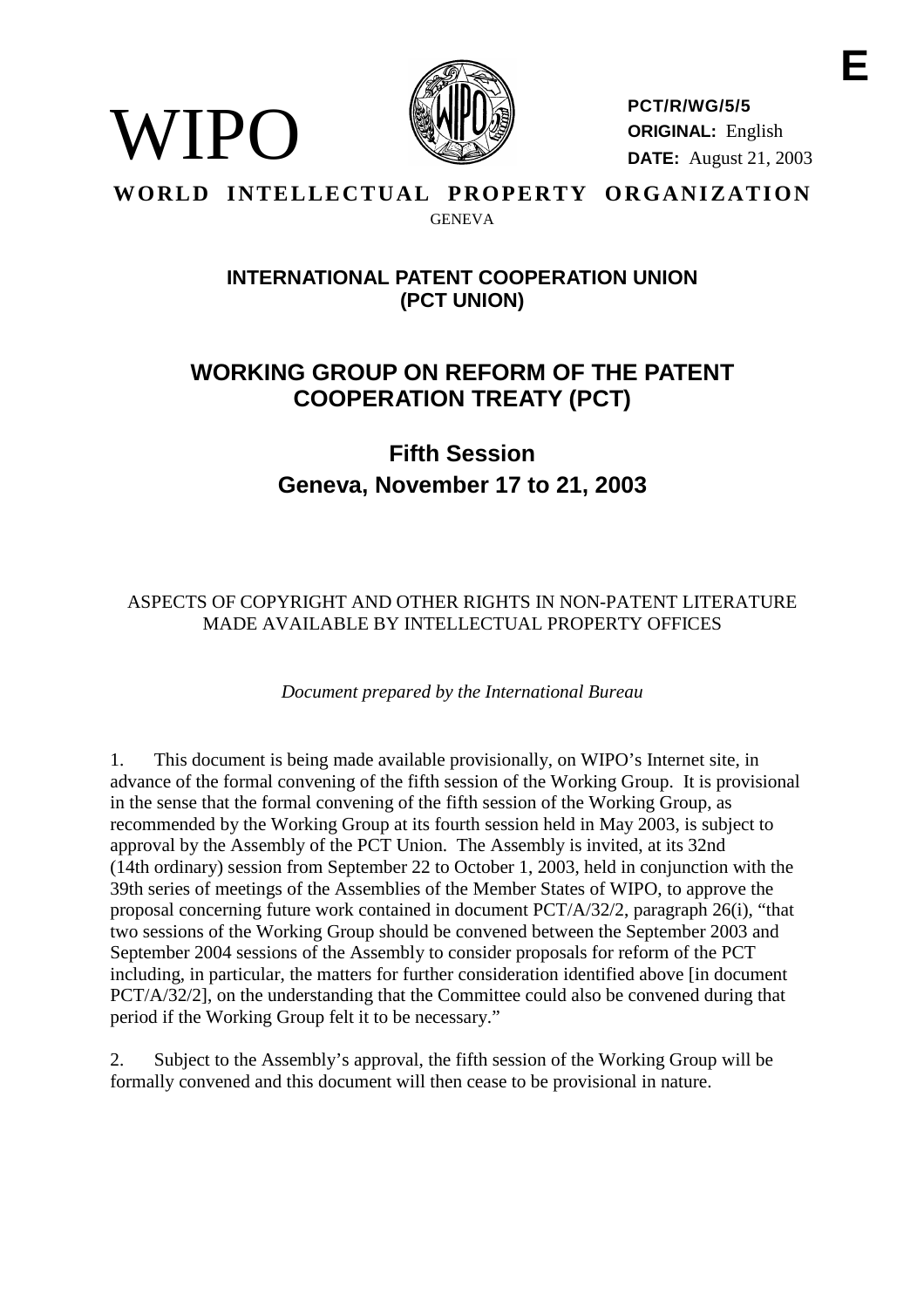# **BACKGROUND**

3. The present document reproduces the contents of document PCT/R/WG/4/3, which was submitted to the fourth session of the Working Group, held in Geneva from May 19 to 23, 2003. Having regard to the time available, discussions on that document were deferred until this session (see the summ ary of the fourth session of the Working Group by the Chair, document PCT/R/WG/4/14, paragraph 104).

4. The Summary by the Chair of the third session of the Working Group on Reform of the Patent Cooperation Treaty states, in paragraph 63 (see document PCT/R/WG/3/5):

"*Copyright Issues Raised by the International Search and Preliminary Examination Procedure*

"63. Two delegations observed that the making and sending, by the International Searching Authority, of copies of documents cited in the international search report, as provided by Article 20(3) and Rule 44.3, could involve copyright infringement, in particular where it involved non -patent literature and the first digitization of a document. The International Bureau observed that the libra ry community may also experience similar problems. It was a greed that the International Bureau, in cooperation with the Delegation of Canada and other Authorities, should study the matter with a viewto having the matter considered by the appropriate body or bodies within WIPO."

5. The present document contains a preliminary outline and discussion of certain legal issues arising from the making available of non -patent literature by industrial property offices ("Offices") and outlines the broa der context in which these issues might arise, taking into accountalso the likely evolution of office practices in the digital environment. In light of this purpose, the document focuses not only on questions resulting from the application of Article 20(3) of the PCT and Rule 44.3 of the Regulations under the PCT.  $1<sup>1</sup>$ asmentionedin the summary of the Chair of the third session of the Working Group, but also on those that might arise from other, more technologically advanced, means for Offices to make non -patent literature available. The document was prepared by the International Bureau after making preliminary contacts with the Delegations of Australia and Canada, but it does not represent an agreed position.

## INTRODUCTION

6. Examination ast other novelty of a claimed invention requires a review of the relevant prior art. Traditionally, such examination was performed principally by reviewing paper-based sources of prior art, namely copies of published patent documents and of non-patent litera ture (the latter including, for instance, technical articles and textbooks).

7. During the last decade, in particular, the method by which the prior art review is performed has been profoundly affected by information technology, including the In ternet. Sources of prior art which previously were only available on paper now also exist in digital form. Furthermore, in recent years, numerous databases providing online access to a wealth

<sup>&</sup>lt;sup>1</sup> References in this document to "Articles" and "Rules" are to those of the Patent Cooperation Treaty (PCT) and the Regulations under the PCT ("the Regulations"), or to such provisions as proposed to be amended or added, as the case may be.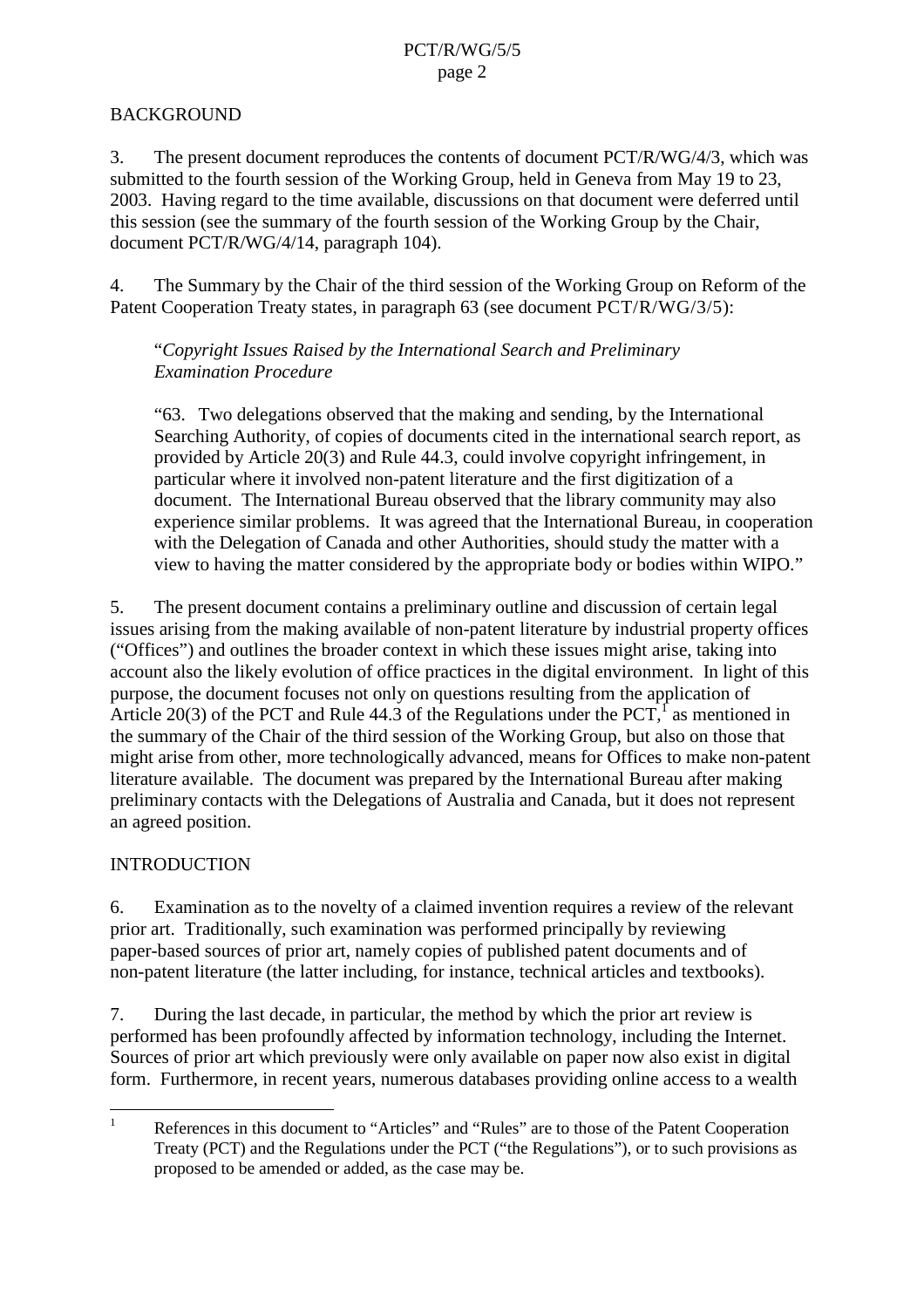of patent and non-patent literature have become available, man y of which can be consulted through the Internet. It is to be expected that this trend will intensify in the future. Some of thesedatabases are made available on a commercial basis by private entities, while others have been developed by public authorit ies, most notably Offices. The value of the sepatent databasesisa function of the richness of their content, as well as their ease of use. Aggregating a large amount of easily retrievable and relevant information, including non patent literature, insu chdatabases is a highly attractive proposition for the users of the patent system.

8. In the course of the performance of their functions, Offices make available sources of priorart, including non -patent literature, to avariety of persons and entities, including staff members within the Office, other Offices and applicants, and also third parties. There are various means by which these sources may be made available by the Offices concerned, including the mailing or distribution of paper copie softhem aterials at issue, the transmission of the same materials inelectronic form through networks including the Internet (e -mail) and the making available of databases permitting online access to the material singuestion. To the extent that those p riorart sources include non -patent literature, their being made available in this manner by Offices may affect third parties' rights in the works concerned. Offices should therefore be aware of the legal implications which their practices may have inres pect of those third partyrights.

THE MAKING AVAIL ABLE BY OFFICE SOFNON - PATENT LITERATURE: **SCENARIOS** 

9. As explained above, Offices may make non -patent literature available to different persons or entities by various means. While it is re cognized that the list below is not exhaustive, it would appear that current and future Office practices typically would fall under one or more of the following categories:

(i) the making by Offices of physical or digital copies of nonconsultation only by staff members of the Offices concerned ("Scenario A");

(ii) the creation by Offices of searchable databases containing non -patent literature, for consultation only by staff members of the Offices concerned, through the scanning, using Optical Character Recognition, and uploading of non-patent literature ("Scenario B");

(iii) the transmission by Offices of physical ordigital copies of non -patent literature to designated Offices or applicant sunder Article 20(3) of the PCT ("Sce nario C");

(iv) the transmission by relevant Authorities of International Search Reports and International Preliminary Examination Reports containing hyperlinks to non -patent literature hosted on third party Internet resources (for instance, a hyperlink to an article in a technical magazine posted on the website of an Internet publisher) ("Scenario D");

(v) the creation and making available by Offices of databases, for consultation by the public through the Internet, containing hyperlinks to non-patent literature hosted on third partyInternetresources("ScenarioE");

<sup>&</sup>lt;sup>2</sup> Seepaperby Shigeo Tak akura (Japan Patent Office), Non - Patent Document Database for Examination of Software -Related Inventions (November 21, 2002).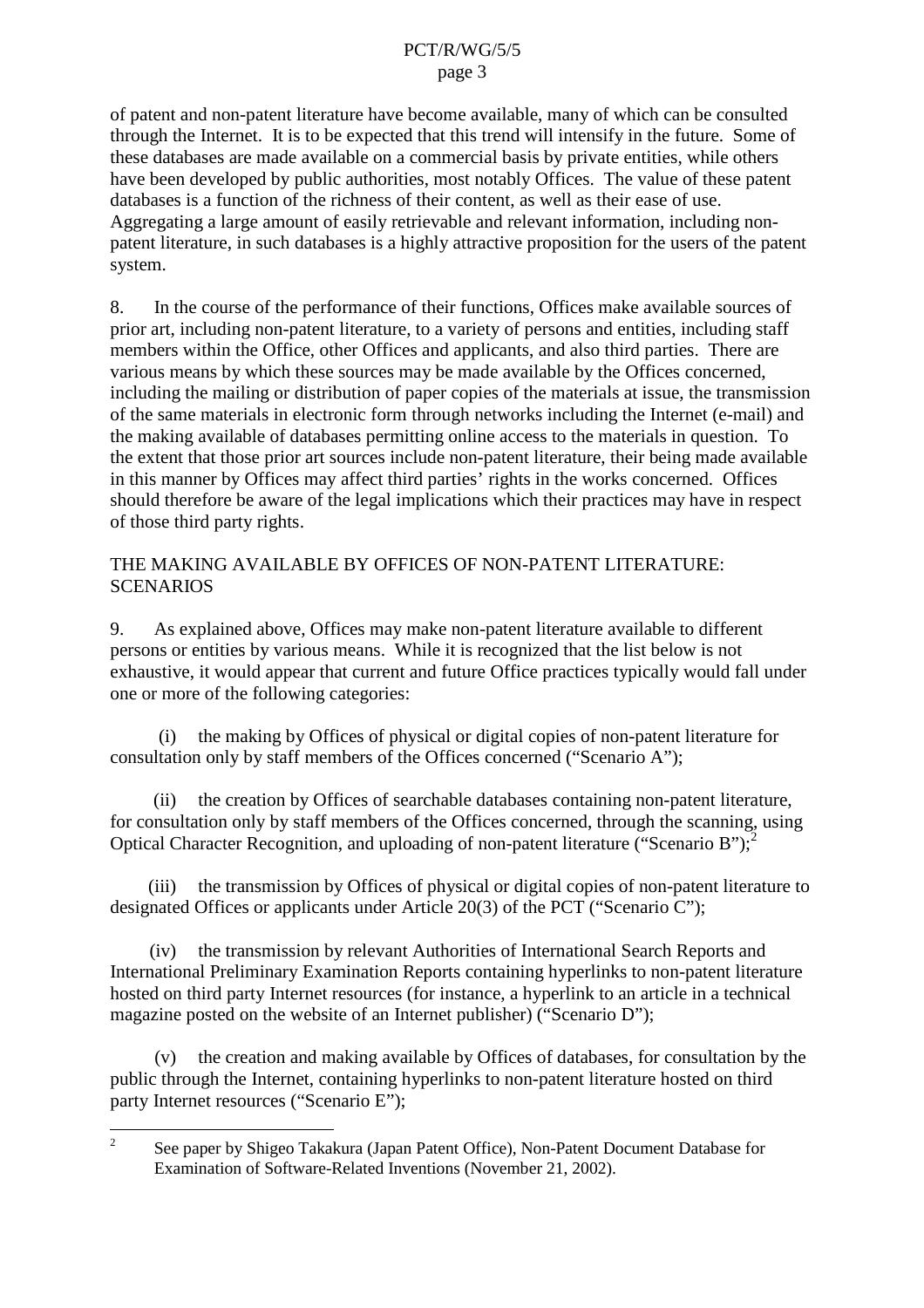(vi) the making available by Offices of databases described in (ii) to the public for consultation through the Internet ("Scenario F").

10. After a general review of the rele vant legal principles, the remainder of this document will outline the legalissues which may arise from each of the above scenarios.

# RELEVANTLEGALPRINCIPLES

11. A substantial portion of the non-patent literature, typically technical textbo oks or articles intechnical publications, are subject to exclusive rights granted to their authors by the copyright system and may also benefit from other forms of protection of fered by similar rights. These exclusive rights or other forms of protection place important restrictions on the use which other parties may make of the works in question, absent authorizations (licenses) from the rightsholders. The international legal basis of these restrictions is discussed in the subsequent paragraphs of this p aper.

# *Protection Under Copyright*

12. Article 2 of the Berne Convention for the Protection of Literary and Artistic Works (the Berne Convention) states that "[t]he expression 'literary and artistic works' shall include every production in the literary, scientificand artistic domain, whatever may be the mode or form of its expression, such as books, pamphlets and other writings...." Many forms of non-patent literature, and certainly technical textbooks and articles in technical publications, qualify as "literary and artistic works" under the Berne Convention. The essential elements of the Berne Convention have been incorporated into the TRIPS Agreement through its Article 9(1) stating that "[m]embers shall comply with Articles 1 through 21 of the Berne Convention."<sup>3</sup>

13. The copyright system confersupon the authors of literary and artistic works abundle of different rights. Among the various rights granted, those that concernmost directly the topic at issue are the right of representation, the right of distribution and the right of making available to the public.

14. The right of reproduction is enshrined in Article 9 of the Berne Convention, which provides that "[a]uthors of literary and artistic works protected by t his Convention shall have the exclusive right of authorizing the reproduction of these works, in any manner or form." With respect to the application of this right in the digital environment, the agreed statement  $concerning Article 1(4) of the WIPOCopyri$  $ghtTreaty(WCT)$ <sup>4</sup>readsasfollows:

<sup>&</sup>lt;sup>3</sup> Except in respect of the rights conferred under Article 6 *bis* of the Berne Convention. The WCT is one of two treaties which w eread opted in 1996 by the WIPO Member States (both commonly referred to as the "WIPO Internet Treaties"), the other being the WIPO Performances<br>and Phonograms Treaty (WPPT). The treaties, each having reached their 30  $\mu$  attification or and Phonograms Treaty (WPPT). The treaties, each having reached their 30 accession, have bot hentered into force: the WCT on March 6, 2002, and the WPPT on May 20, 2002. The WIPO Internet Treaties are designed to update and supplement the existing international treaties on copyright and related rights, namely, the Berne Convention and the Rome Convention.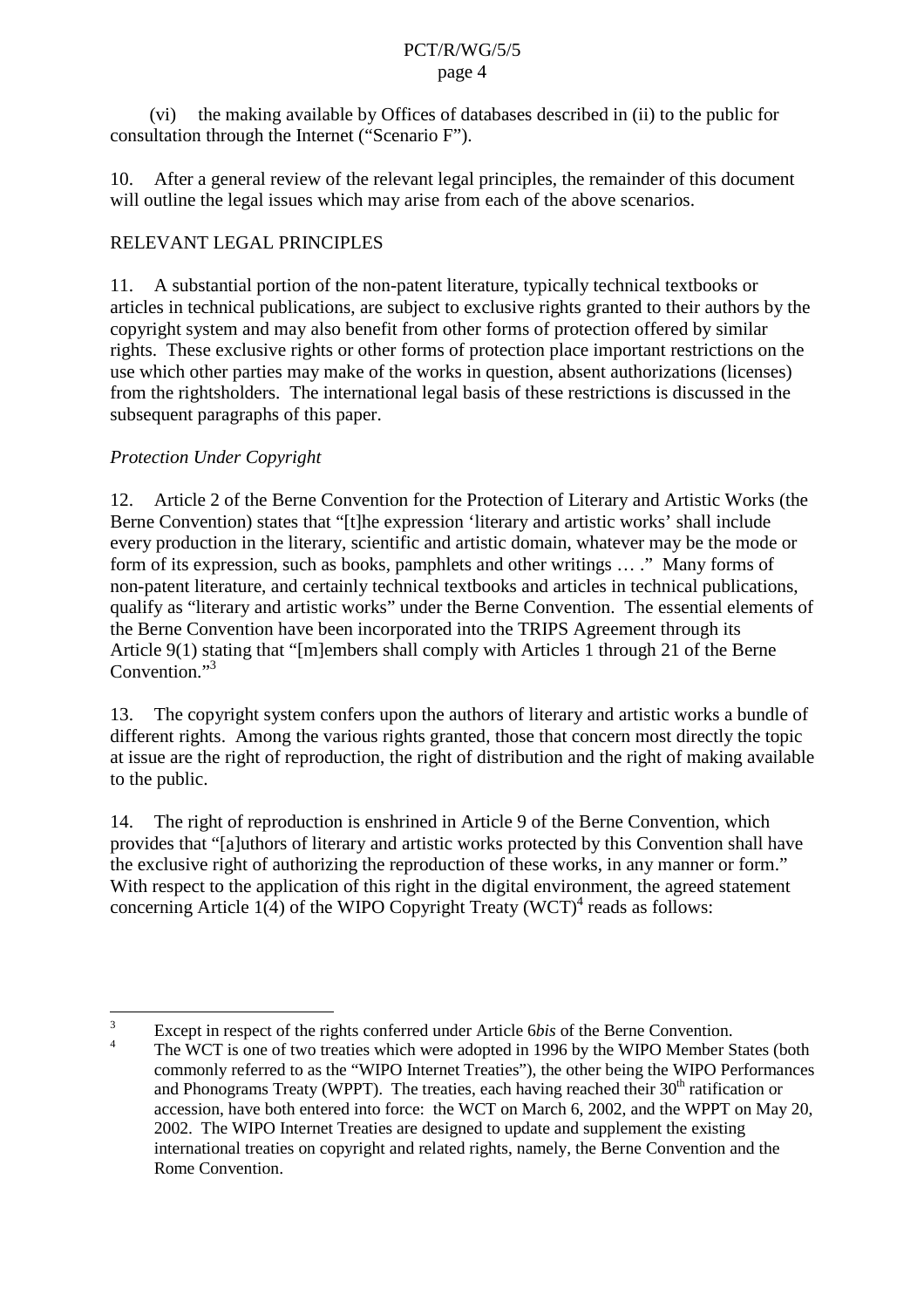"The reproduction right, as set out in Article 9 of the Berne Convention, and the exceptions permitted thereunder, fully apply in the digital environment, in particular to the use of works indigital form. It is unders to obtain the storage of a protected work in digital forminanelectronic medium constitutes are production within the meaning of Article9oftheBerneConvention."

15. The right of distribution is laid down in Article 6(1) of the WCT which stimarrow pulates as follows:

"Authors of literary and artistic works shall enjoy the exclusive right of authorizing the making available to the public of the original and copies of their works through sale or other transfer of ownership."

16. With re spect to the right of making available to the public, Article 8 of the WCT states asfollows:

"Without prejudice to [certain provisions of the Berne Convention], authors of literary and artistic works shall enjoy the exclusive right of authorizing any com munication to the public of their works, by wire or wireless means, including the making available to the public of their works in such a way that members of the public may access these works from a place and at a time individually chosen by them."

The passage "making available to the public of ... works in such a way that members of the public may access these works from a place and at a time individually chosen by them" covers the posting of works on the Internet in order to allow the public to access or d ownload them.5

## *Protection Under Similar Rights*

17. While convertight is the most important, as well as the most internationally harmonized, legal source of limitations on the use which third parties may make of protected works, it is not the only such source. Depending on the jurisdiction in question, a variety of comparable use restrictions may be grounded on legal foundations other than copyright, including, in particular, misappropriation, unfair competition and the protection of databases. The latter concept is discussed in more detail below, in light of its special relevance to the topicatissue.

18. The region of the world where the protection of databases has found its most explicit legal articulation is the European Unio n, through Directive 96/9/EC of the European Parliament and of the Council of March 11, 1996 on the Legal Protection of Databases (the DatabaseDirective). <sup>6</sup>Article1(1)oftheDatabaseDirectivedefinesadatabaseas "a collection of independent works, d ata or other material arranged in asystematic or methodical

 $5$  For an extensive analysis of the background to this provision and its relationship with the interactive, on -demand transmissions of works indigital networks, see Mihály Ficsor, The Law<br>of Copyright and the Internet (Oxford University Press, 2002), pages 145th rough 254. For a of Copyright and the Internet (Oxford University Press, broad discussion of copyright in the digital environment, see WIPO, Intellectual Property on the Internet: A Survey of Issues (December 2002), pages 29 through 63, available at http://ecommerce.wipo.int/survey/index.html.

 $\epsilon$ <sup>6</sup> That Directive entered into force on January 1, 1998, and has since been implemented in the national legislation of all European Union Member States.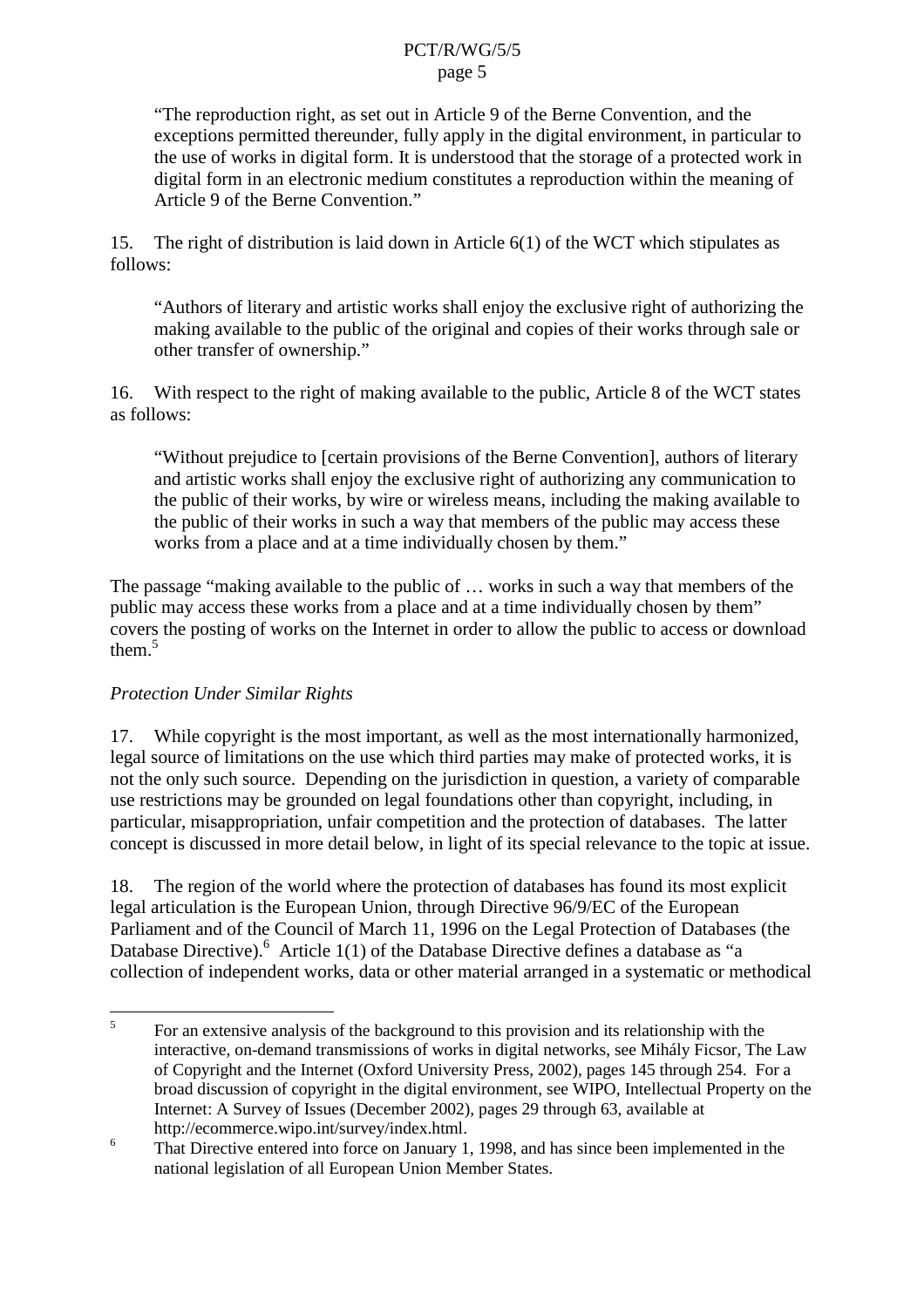way and individually accessible by electronic or other means." Article 7(1) of the Directive stipulates that "Member States shall provide for a right for the maker of a database which shows that here has been qualitatively and/or quantitatively as ubstantial investment in either the obtaining, verification or presentation of the contents to prevent extraction and/orre utilization of the whole or of a substantial part, evaluated qualitatively and d/or quantitatively, of the contents of the database." Article 7(5) further states that "[t] here peated and systematic extraction and/orre -utilization of insubstantial parts of the contents of the database implying acts which conflict with a normal exploded itation of that database or which unreasonably prejudice the legitimate interests of the maker of the databases hall not be permitted."

19. Atthe international level, there does not exist at present a comparable "*suigeneris*" right indataba ses, such as the one provided for in Article 7 of the Database Directive, although the possible creation of international protection for databases which by their nature do not benefit from copyright protection (namely, non -original databases), has been the subject of discussion for several years in WIPO's Standing Committee on the Law of Copyright and Related Rights.

## *Exceptions: General*

20. The copyrights y stem has traditionally maintained a balance between protecting creators' property rights ts through exclusive rights to control the use of their works, and the public interest in having access to and reasonable possibilities to use such materials. Copyright laws permitex ceptions and limitations to copyright, in order to maintain this balance. In the United States of America, for example, this balance has been enshrined in the principle of "fairuse" limitations on the rights of authors, while in other countries such as Australia and the United Kingdom, the concept is recognized by way of standard tutory exceptions to copyright infringement for "fair dealing." In other countries, such as France, there exists no broad doctrine governing exceptions (such as "fair use" or "fair dealing"), but specifically enumerated exemptions are expressly for esseni nthe copyright legislation.

21. The scope of permissible exceptions is to alarge degree a matter of national law, although a number of overarching general principles exist at the international level. With respect to the right of reproduct ion, Article 9 of the Berne Convention states as follows:

"Itshall be a matter for legislation in the countries of the Union to permit the reproduction of such works incertains pecial cases, provided that such reproduction does not conflict with a norma lexploitation of the work and does not unreasonably prejudice the legitimate interests of the author."

22. Article 10 of the WCT similarly fore sees that Contracting Parties may provide for exceptions to the right of distribution and right of making available to the public, subject to their meeting the same "three step test" laiddown in Article 9 of the Berne Convention. The agreed statement concerning Article 10 of the WCT furthermore adds the following:

<sup>7</sup> See Paul Edward Geller, International Copyright Law and Practice, Volume I, Release No. 14 (Lexis Nexis, 2002), para. 8 [2].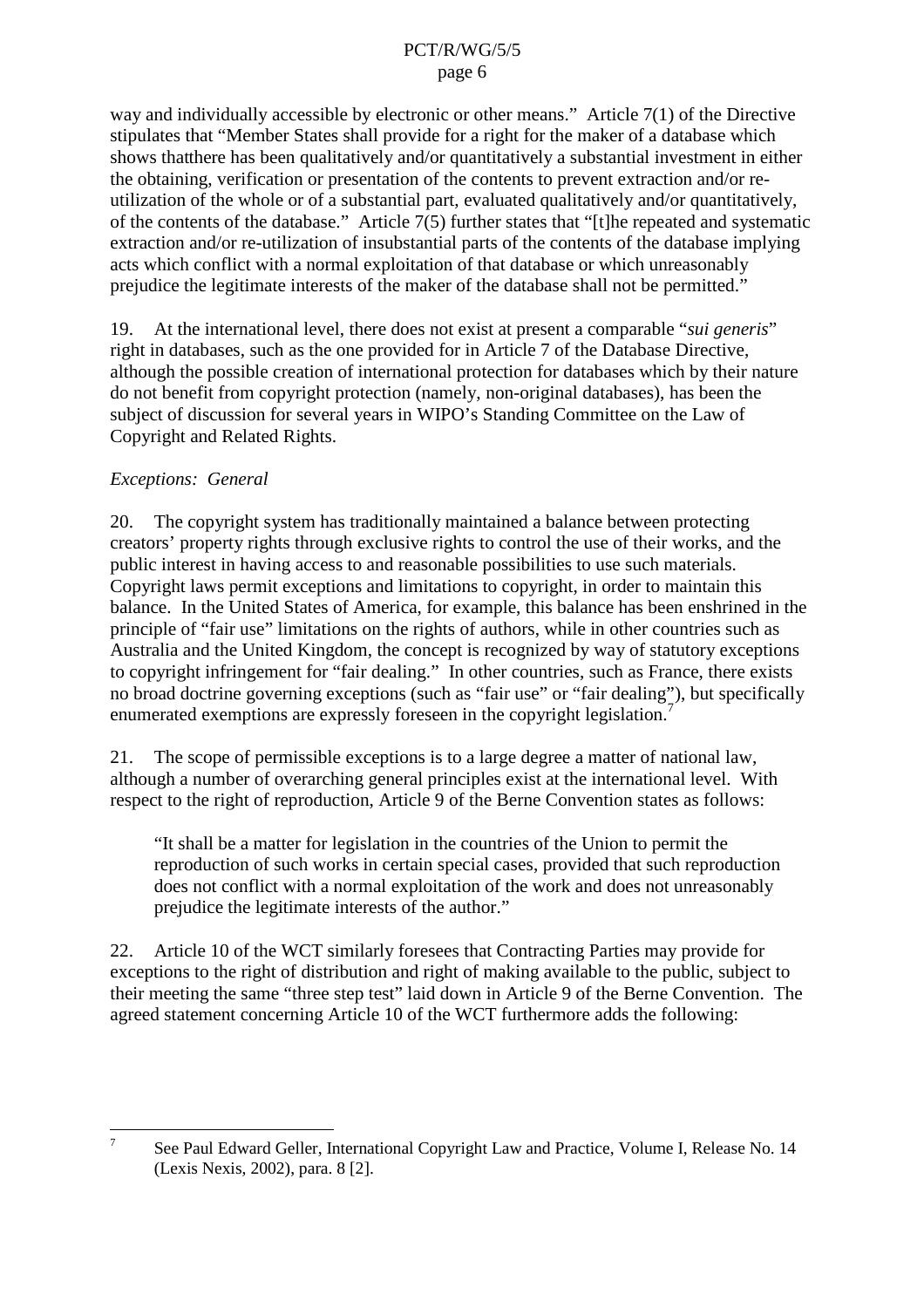"It is understood that the provisio ns of Article 10 permit Contracting Parties to carry forward and appropriately extend into the digital environment limitations and exceptions in their national laws which have been considered acceptable under the Berne Convention. Similarly, these provisi ons should be understood to permit Contracting Parties to devise new exceptions and limitations that are appropriate in the digital network environment."

23. The law of copyright, like patent law, is territorial and this characteristic is per haps nowhere felt more acutely than in the area of exceptions and limitations. Which use would fall under these ope of an exception varies significantly from one jurisdiction to another, and the analysis of whether certain cross -border uses of works may b enefit from an exception therefore, will often require finding the applicable law. If use of the work is made on the Internet, finding the applicable law becomes an exceptionally difficult exercise, in the light of  $the *ubi* quitous and global nature of that  $medium$ .$ 

24. Article 9 of the Database Directive also fore sees a number of exceptions to the database "suigeneris "right which it creates. These exceptions present certains imilarities to those that are found in the copyrights ystem.

## *Exceptions: Government Use*

25. Several countries have provided for copyright exceptions relating to certain government use of protected works. For example, Section 45 of United Kingdom Copyright, Designs and Patents Act states that "(1) [c]opyright is not infringed by anything done for the purposes of parliamentary or judicial proceedings and (2) [c] opyright is not infringed by anything done for the purposes of reporting such proceedings, but this shall not be construed as authorising the copying of a work which is itself a published report of the proceedings." <sup>9</sup>Incertain countries, the exceptions for government use are more broadly crafted. The French Intellectual Property Code, for instance, states in its Article L. 331 -4 that " [copyright] may not prevent actions which are necessary for the accomplishment of a judicial or administrative procedure provided for by law, or which are undertaken for the purposes of public security." As regards United States of America law, in an opinion of April 30, 1999 addressed to the General Counsel of the United States Department of Commerce, the Acting Assistant Attorney General concluded as follows on the question of whether government reproduction of copyrighted materials invariably is a "fairuse":

"Therei sno 'perse' rule that government reproduction of copyrighted material including, in particular, government photocopying of copyrighted materials for internal governmentuse –automatically qualifies as a fair use under section 107 of the Copyright Act of 1976. However, government photocopying would in many contexts be noninfringing because it would be a 'fair use'; and there are good reasons that, if an agency decides to negotiate photocopying licensing agreements, it should seek to limit

<sup>&</sup>lt;sup>8</sup> For an introductory discussion of the interplay between private international law, intellectual property and the Internet, see WIPO, Intellectual Property on the Internet: A Survey of Issues (December 2002), pages 113 throug h 131, available at

http://ecommerce.wipo.int/survey/index.html.

<sup>&</sup>lt;sup>9</sup><br>Similar provisions exist in the legislation of forms tance, Australia, Greece, India, Ireland, Spain and Singapore.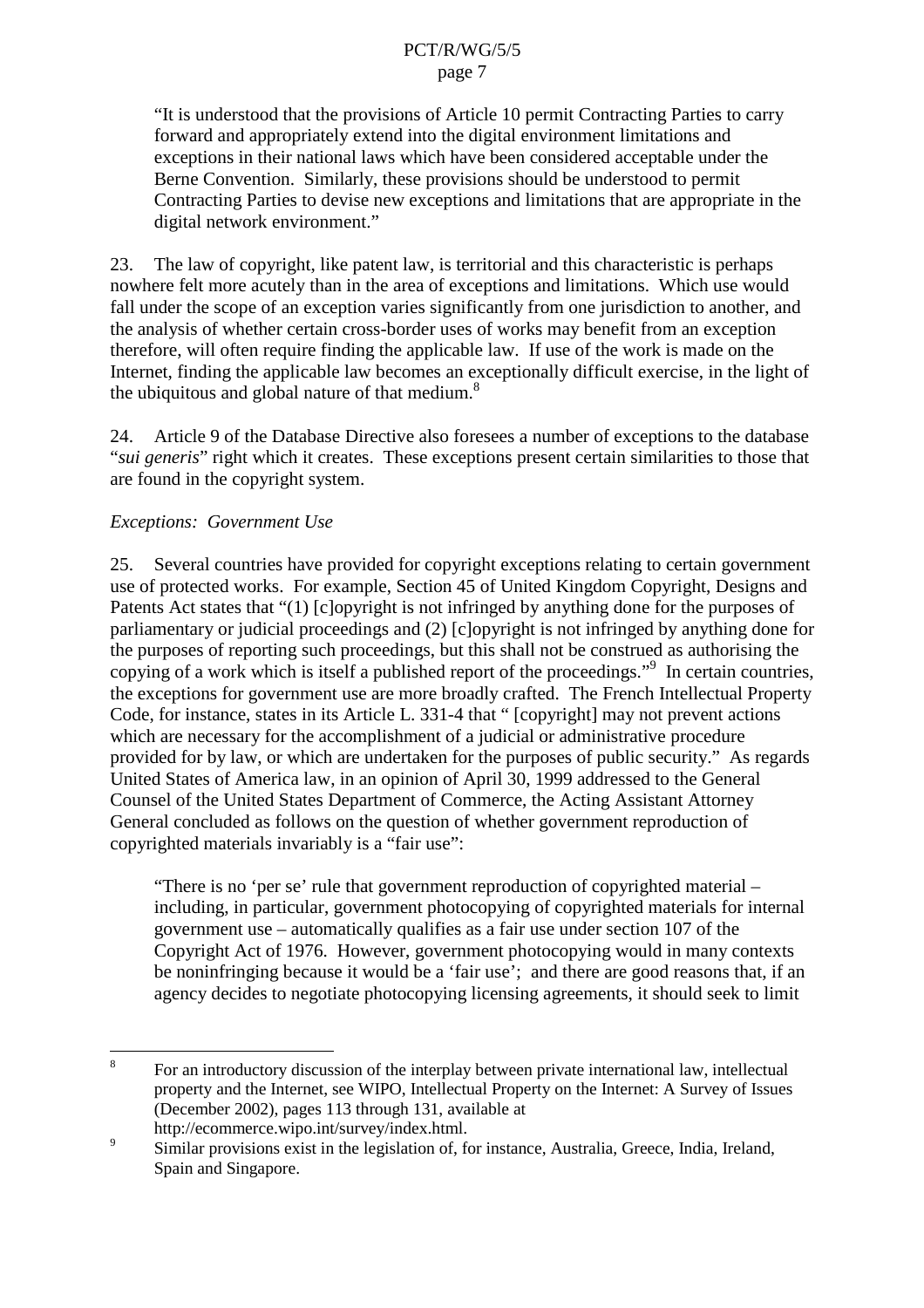the scope of any such arrangement to cover only those government photocopying practices that otherwise would, in fact, be infringing."

26. With respect to the situation in Japan, a commentator from the Japan Patent Office (JPO) has stated the following:

"Article 42 of the Copyright Law of Japan stipulates that the right of reproduction shall not extend to (i) cases necessary for court procedures and (ii) those necessary for legislative and administrative internal use purposes, provided that the interests of the author are not unduly injured in light of the number and mode of the reproduction."

27. The subsequent section of this document considers each of the Scenarios identified in paragraph 7, above, in light of the aforementioned legal principl es.

# APPLICATION OF LEGAL PRINCIPLES TO SCENARIOS

#### *Scenarios A and B*

28. Several actions taken in Scenarios A and B may be viewed as implicating the right of reproduction and the right of distribution. In Scenario A, this is the case for the phy sical or digital reproduction of the copies of the prior arts our cematerials by the Office (right of reproduction) and their transmission to the staff members of the Office (right of distribution). In Scenario B, the right of reproduction is implicated, at the very least, by the scanning of the works in question and their uploading into the database. Furthermore, the making available of the works through the database to the examiners of the Office may also implicate the right of communication to the publ ic, notwithstanding the fact that these works may be accessible onlyby staff members of the Office and not the general public.

29. However, as observed above, certain countries recognize exceptions for government use and the actions taken by Off ices in Scenarios A and B may, in a number of countries, fall under such exceptions. For instance, with respect to the situation in Japan concerning Scenario B, the Japan Patent Office has noted that:

"Understanding that the digitization of documents for [insertion into a database made available to the examiners of the Japan Patent Office (JPO) lisa permissible reproduction under Article 42 [of the Copyright Law of Japan], the JPO are continuing to digitize relevant documents for internal use only, witho utlicense agreement with the rightsholders."<sup>12</sup>

30. It may be concluded that, in a number of countries, Scenarios A and B are problematic from a copyright perspective, unless appropriate licenses have been secured from the rightsholders, or unless they benefit from exceptions provided for under the applicable nationallaw.

<sup>&</sup>lt;sup>10</sup> The full text of the Opinion is available at http://www.cybercrime. gov/fairuse.htm. Seepaper by Shigeo Takakura (Japan Patent Office), Non -Patent Document Database for Examination of Software -Related Inventions (November 21, 2002).

<sup>&</sup>lt;sup>12</sup> Seepaperby Shigeo Takakura (Japan Patent Office), Non - Patent Document Database for Examination of Software -Related Inventions (November 21, 2002).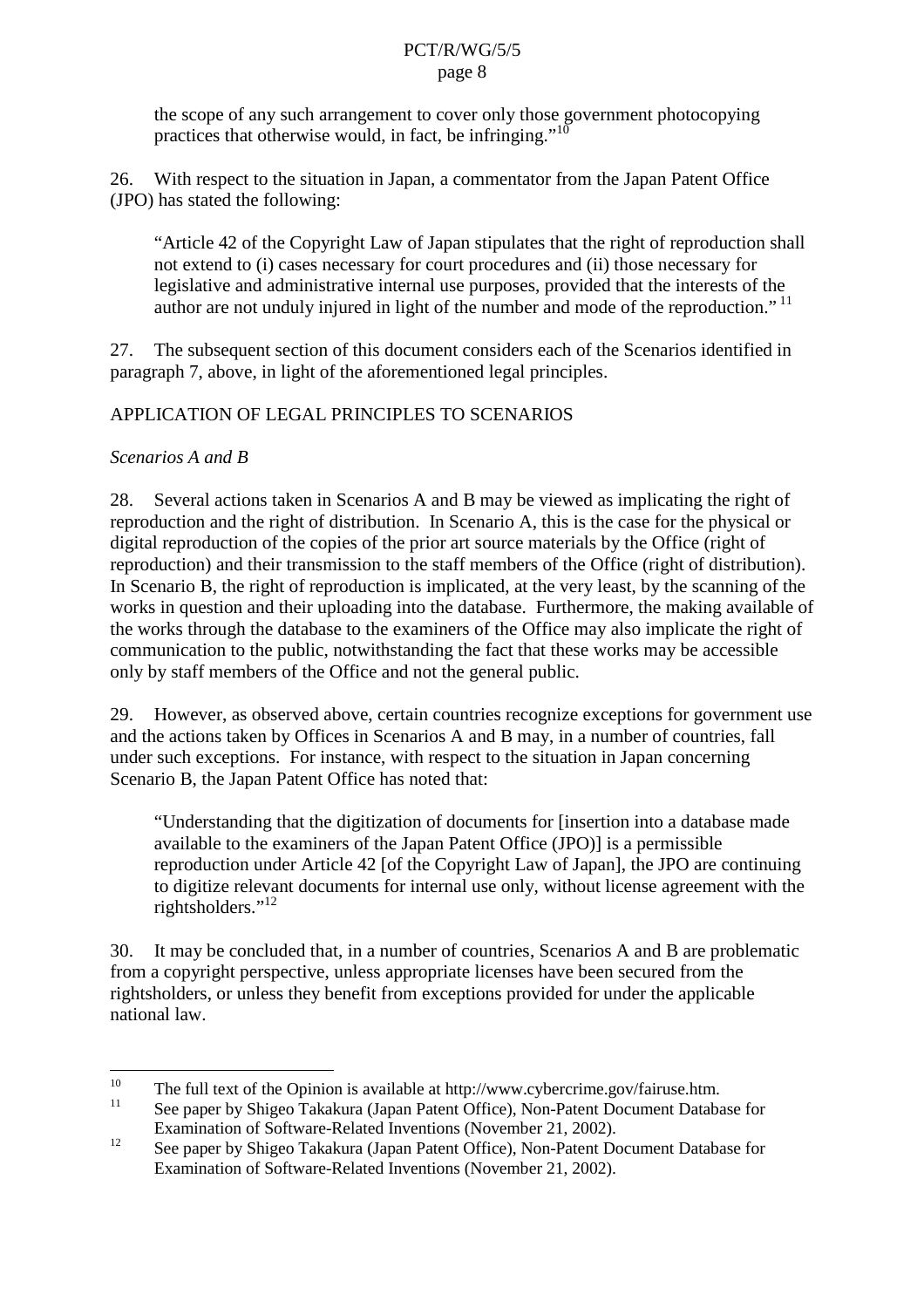#### *Scenarios C and D*

31. Scenario Cisbased on Article 20(3) of the PCT, which reads as follows:

"At the request of the designated Office or the applicant, the Internat ional Searching Authority shall send to the said Office or the applicant, respectively, copies of the documents cited in the international search report, as provided in the Regulations."

With respect to the international preliminary examination report, A rticle 36(4) of the PCT furthermorestates that:

"The provisions of Article 20(3) shall apply, *mutatis mutandis*, to copies of any document which is cited in the international preliminary examination report and which was not cited in the international sear chreport."

Copies of cited documents sent under Article 20(3) by relevant Authorities might bein paper orinelectronic form (that is, scanned versions of the source material).

32. Scenario D reflects how the practice provided for in Article 20(3) might transform itself in the digital environment. Instead of sending physical or electronic copies of the documents, Authorities would simply provide hyperlinks, embedded in electronic versions of the search and examination reports, permitting rec ipients to access online the prior arts our cematerials, which themselves would be hosted on third -party Internet resources.

33. Interms of the rights affected, Scenario Cimplicates the right of reproduction, the right of distribution, as wells the right of making available to the public.

34. With respect to Scenario D, the question is whether providing a hyperlink which resolvesto a protected work may be infringing. No internationally harmonized rules governing specifically the l iability for linking online content exist and, at the national level, the matter is mostly left for the courts to resolve. The case law which can be observed to date is far from settled and it is therefore hard to draw any general conclusions, apart from the following: $^{14}$ 

(i) Linking to the home page of a website normally raises less concerns than "deep-linking," which connects a user directly to secondary material on another site, bypassing that site's home page. Links that might be provided in Scenario Dwould most likely qualify as deep links, as they would presumably resolve to a particular work (for example, a specific article in a technical magazine) hosted on the site of an online publisher, rather than its homepage.

(ii) The use of deep -links to retrieve pages from the targeted site's database may, in some jurisdictions, amount to an infringement of rights in the database that contains the secondary information. As explained above, in the European Union, Article 7 of the Database

<sup>&</sup>lt;sup>13</sup> Rule 44.3 provides for modalities for the copying and transmission of the documents cited in the international search report.

<sup>14</sup> For a more detailed discussion of linking online content, such that the cultural Property on the Internet: A Survey of Issues (December 2002), pages 51 through 53, available at http://ecommerce.wipo.int/survey/index.html.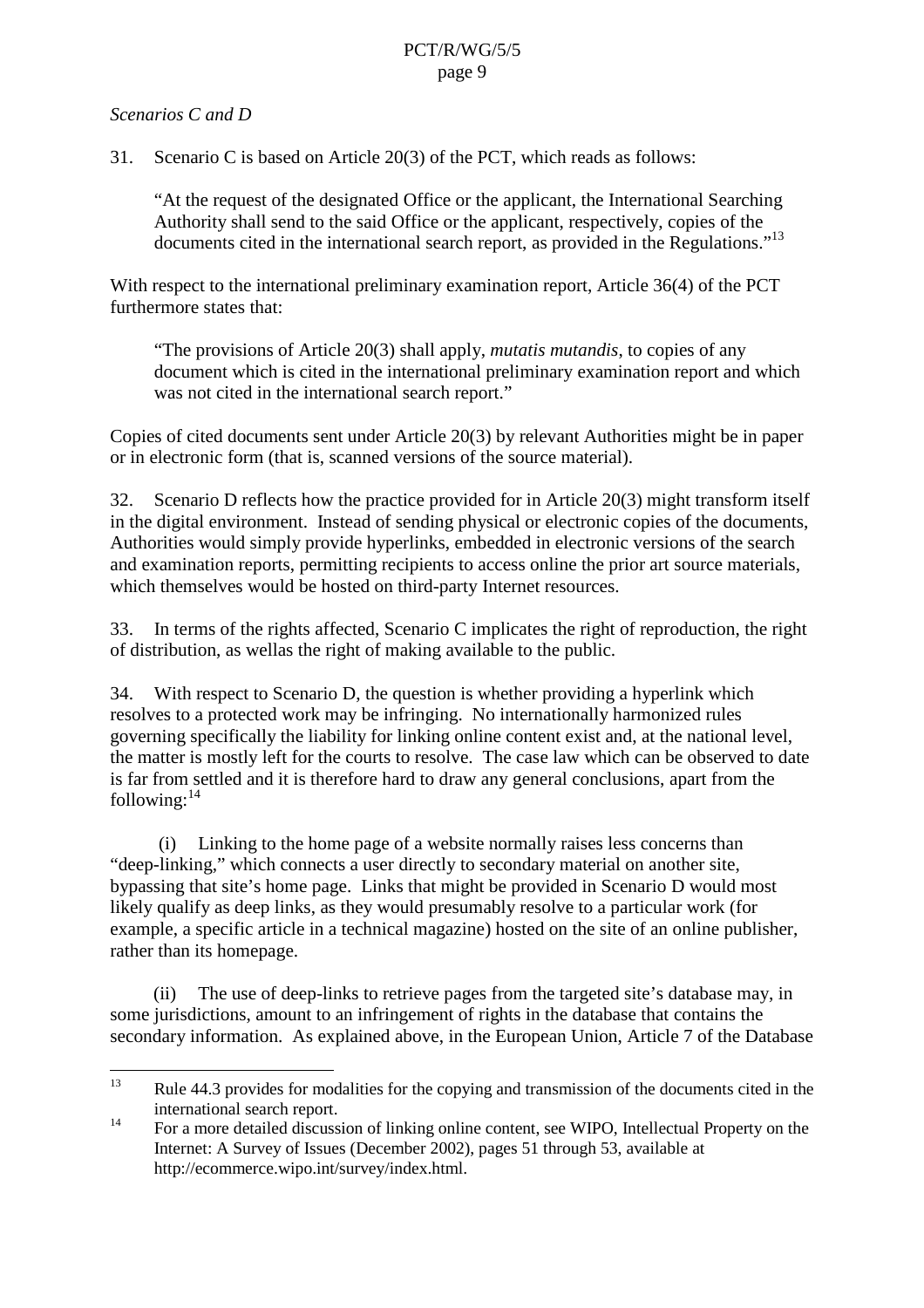Directive requir es Member States to provide protection against the extraction and/or re-utilization of the "whole or of a substantial part of the contents of a database," as well as against "the repeated and systematic extraction and/orre -utilization of insubstantial par ts of the contents of the database implying acts which conflict with a normal exploitation of that database or which unreasonably prejudice the legitimate interests of the maker of the database."

35. While it is clear that Scenarios Cand Draise important rights issues, a proper assessment of the legal appropriateness of these Scenarios should also take into account the following:

(i) The actions taken by Offices in Scenario C (and, *mutatis mutandis* , perhaps also those in Scenario D) are mandat ed by a treaty provision, namely Article 20(3) of the PCT. While this provision does not explicitly exempt Offices from complying with their copyright obligations, the fact that the practice at issue finds support in a rule of international law is not an irrelevant consideration. The relationship between Article 20(3) of the PCT, the relevant provisions of the Berne Convention and the WCT, as well as any applicable national law, and the impact this may have on the rights and obligations of relevant Autho rities with respect to the reproduction and making available of non-patent literature to other Offices and applicants under the PCT merits further consideration.

(ii) Under Article 20(3) only the designated Office and the applicant would receive copies of (or hyperlinks permitting access to) the materials inquestion. As those materials thus would be made available only to a limited number of persons or entities (not the general public), such practice may benefit from an exception in a number of countrie s. A definitive answer to this question requires further analysis of the applicable national law by each Office concerned. To the extent the applicant and/ordesignated office is located in a jurisdiction other than that of the International Searching Au thority or the International Preliminary Examination Authority, such analysis may require the consideration of more than one national law.

## *Scenarios E and F*

36. Scenarios Eand F, implicating the right of reproduction, as well as the right of ma available to the public, raise even more serious concerns from a copyright and database protection perspective, as any exceptions for government use that may be provided for under the applicable national law would not apply to them, since the general public would be the primary beneficiaries of the databases in question.

## POSSIBLE APPROACHES

37. The preceding paragraphs indicate that, to varying degrees, all Scenarios envisaged in this document raised elicate issues of copyright and similar r ights. With respect to the question of how to address these issues, the following observations are offered for consideration by the Working Group:

(i) As noted above, the relationship between Article 20(3) of the PCT, the relevant provisions of the Bern e Convention and the WCT, as well as any applicable national law merits further consideration. Such further consideration could occur in the context of the